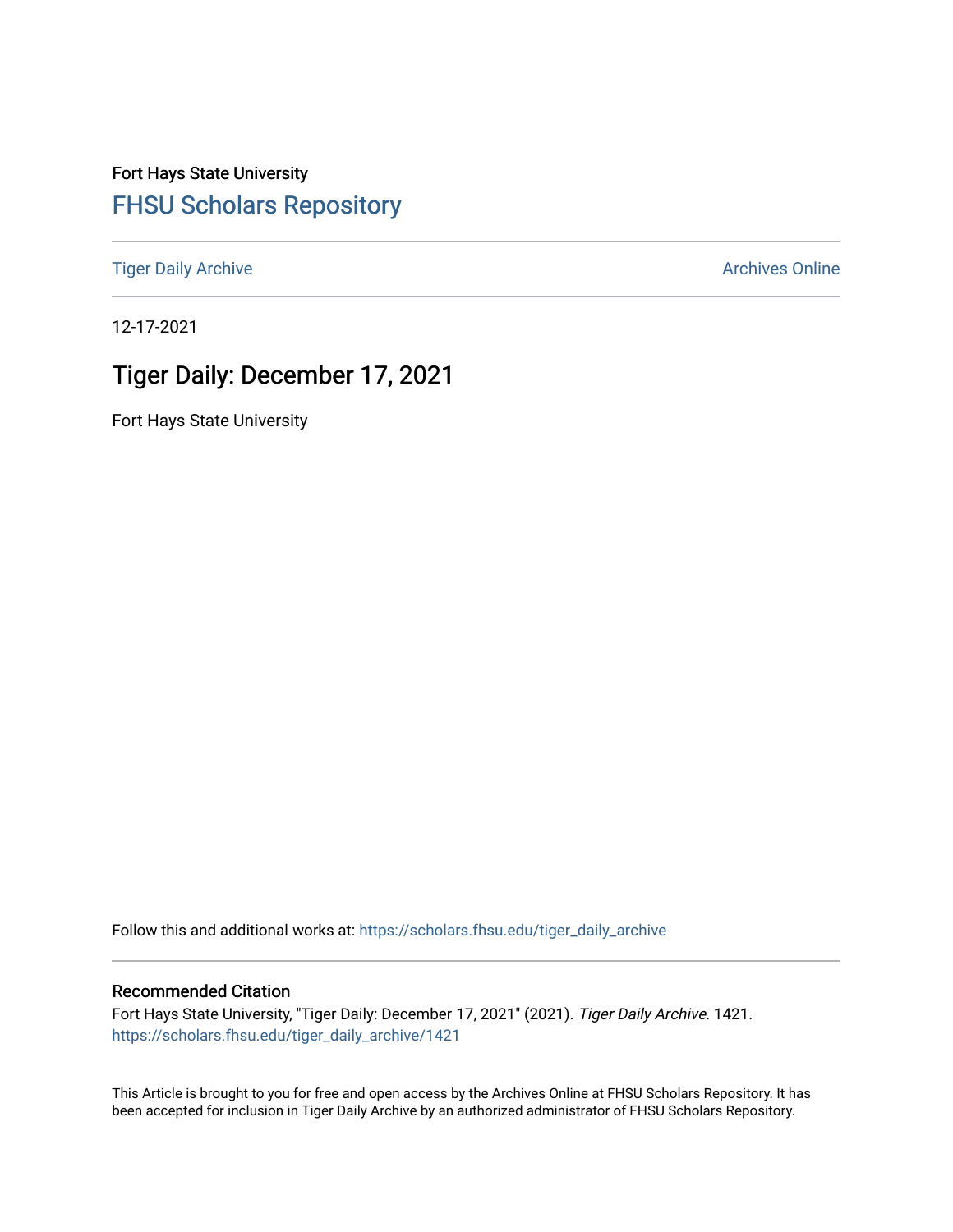**From:** Tiger Daily **Sent:** Friday, December 17, 2021 10:02 AM **To:** Tiger Daily <TigerDaily@fhsu.edu> **Subject:** Tiger Daily [December 17, 2021]



### **ANNOUNCEMENTS**

- **[COVID-19 Updates](#page-2-0)**
- **[Calendar: Upcoming Professional Development Opportunities](#page-2-1)**
- **[Call For Book Chapters: Implementing Diversity, Equity, Inclusion, and Belonging](#page-2-2)  [Management in Organizational Change Initiatives](#page-2-2)**
- **[United Airfare Discount for December 2021 ~ Fall Commencement](#page-2-3)**
- **[FHSU Student Massage Clinics](#page-3-0)**
- **[Yoga and Mindfulness –](#page-3-1) New Location!**
- **[University Photo December Open Studio Dates](#page-3-2)**
- **[Holiday Volunteer Opportunities with the Downtown Hays Development](#page-4-0)  [Corporation](#page-4-0)**
- **["Enormous" Now on Display in Moss-Thorns](#page-4-1)**
- **[Year-End Gifts!](#page-4-2)**
- **[Campus Directory Spring 2022 –](#page-5-0) Updates Needed**
- **[Forsyth Library Hours Through December 2021](#page-5-1)**
- **[Spring Break Service Trip Opportunity](#page-5-2)**
- **[Chartwells Catering Notice](#page-6-0)**
- **[Graduation Kudoboard Now Available](#page-6-1)**
- **[REMINDER: Increased Traffic and Visitors during Commencement Ceremonies](#page-6-2)**
- **[Free Basketball Tickets for FHSU Faculty/Staff](#page-6-3)**
- **[Final Grades Due 12-20-2021](#page-6-4)**
- **[Collecting Donations for Wildfire Victims and First Responders](#page-6-5)**
- **Dead Money: [Murder @ the Casino Mystery Dinner Tickets On Sale Now!](#page-7-0)**

### **EVENTS**

# **FUTURE EVENTS**

• **[Kansas Wetlands Education Center to Host Drop-in STEM](#page-7-1) - December 22; 1:00pm – 4:30pm**

### **EMPLOYMENT OPPORTUNITIES**

- **[Adjunct Instructors in the Department of Communication Studies](#page-7-2)**
- **Fiscal and Business Specialist – [Early College Programs \(KAMS/AMS\)](#page-8-0)**
- **[Adjunct Instructors for the School Psychology Program in the Department of](#page-9-0)  [Psychology](#page-9-0)**
- **[Information Security Officer –](#page-10-0) Technology Services**
- **[Systems Administrator –](#page-10-1) Technology Services**
- **Custodian – [Residential Life](#page-10-2)**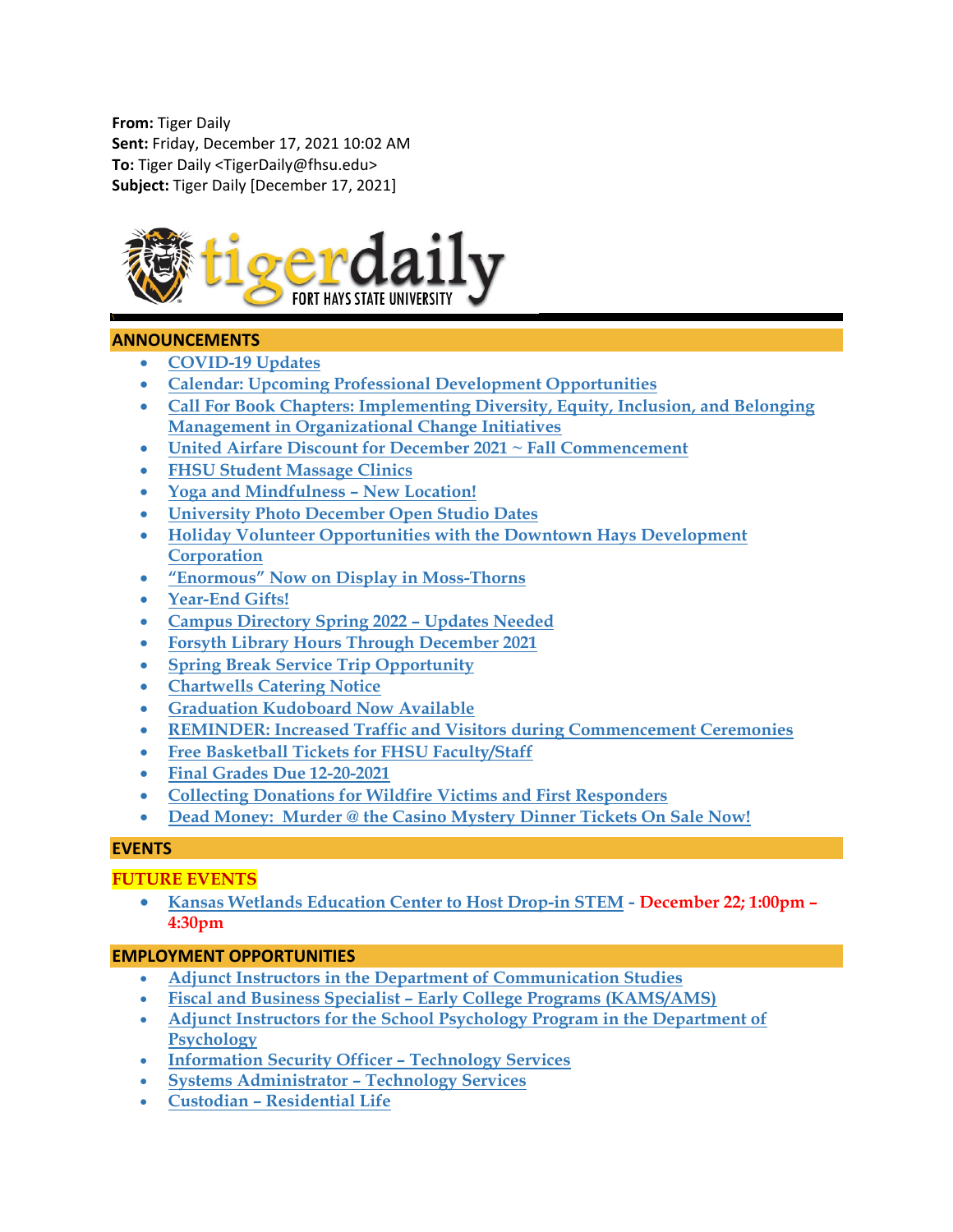- **[Applications Developer II-](#page-11-0) Technology Services**
- **[Assistant Director, Foster Grandparents & Senior Companions](#page-11-1)**
- **[Administrative Specialist –](#page-12-0) FHSU Online**
- **Custodian – [Academic Buildings](#page-12-1)**
- **[Maintenance and Repair Technician –](#page-13-0) Gross Coliseum**

#### **SHARE WITH STUDENTS**

- **[Student Employment Opportunities –](#page-14-0) Criminal Justice Department**
- **[Student Employment Opportunities –](#page-14-1) Student Information Processing**
- **[Student Employment](#page-14-2) Opportunities – Writing Center**
- **[Student Employment Opportunities –](#page-15-0) Memorial Union**
- <span id="page-2-0"></span>• **[Peer Counseling Program to Launch Spring 2022](#page-15-1)**

### **ANNOUNCEMENTS**

# **COVID-19 Updates**

The [COVID-19 Response website](https://www.fhsu.edu/covid-19-response/index) is where we post the latest information about the pandemic, including a new COVID-19 Dashboard that is updated every Tuesday.

# <span id="page-2-1"></span>**Calendar: Upcoming Professional Development Opportunities**

Check out upcoming professional development opportunities! The TILT TigerLearn event calendar is your go-to for professional development at FHSU! Check it out here: [http://tigerlearn.fhsu.edu/events/.](http://tigerlearn.fhsu.edu/events/)

To provide faculty and staff with one easy place to see all professional development at FHSU, we're happy to include your event on the TigerLearn calendar. We can include links to your registration site, contact persons for questions, etc. Just contact [TILT-FacultyDev@fhsu.edu,](mailto:TILT-FacultyDev@fhsu.edu) and we'll add your event right away!

# <span id="page-2-2"></span>**Call For Book Chapters: Implementing Diversity, Equity, Inclusion, and Belonging Management in Organizational Change Initiatives**

Scholars and practitioners are invited to contribute to an edited book entitled, *Implementing Diversity, Equity, Inclusion, and Belonging Management in Organizational Change Initiatives.* Published by IGI Global. Researchers and practitioners are encouraged to submit on or before December 26, 2021, a chapter proposal of 1,000 to 2,000 words clearly explaining the mission of the proposed chapter. Be prepared to submit the full chapter with 2 days of proposal submission if submitted by this date. Questions can be directed to Dr. Abeni El-Amin, Assistant Professor, Robbins College of Business and Entrepreneurship, Fort Hays State University, [aelamin@fhsu.edu.](mailto:aelamin@fhsu.edu)

### <https://www.igi-global.com/publish/call-for-papers/call-details/5513>

The focus of I*mplementing Diversity, Equity, Inclusion, and Belonging Management in Organizational Change Initiatives* is to analyze how leaders implement Diversity, Equity, Inclusion, and Belonging (DEIB) organizational change initiatives. The social and political changes of this era have created a climate change and fundamental shift in how businesses view the impact of DEIB in the workplace. Additionally, determined is how leaders make significant, sustainable changes utilizing communication abilities, envisioning, conflict management skills, servant leadership, and innovative DEIB initiatives.

<span id="page-2-3"></span>**United Airfare Discount for December 2021 ~ Fall Commencement**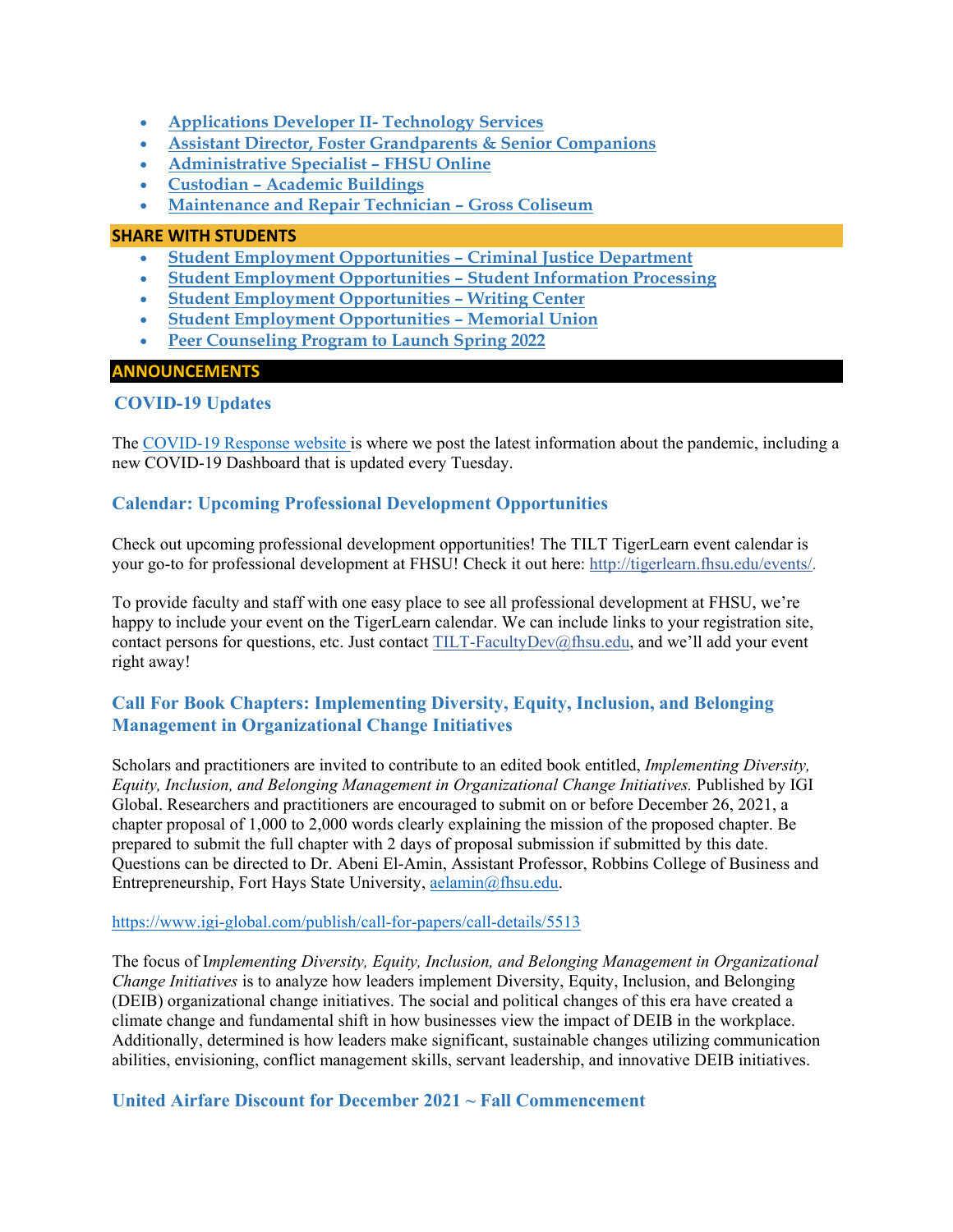We are pleased to partner with United Airlines for air travel to the FHSU December 2021 Commencement.

- To make flight reservations online please click on discount code ZJZS959019.
- MileagePlus members earn Premier Qualifying Dollars and miles for their travel.
- Dates of travel must occur between December 10 to December 25, 2021.
- Go to [www./united.com/meetingtravel](http://www./united.com/meetingtravel) and enter the above code.

You may also call United Meeting Reservation Desk at (800) 426–1122

- Monday Friday 7:00 a.m.  $9:00$  p.m. Central Time
- Saturday Sunday 7:00 a.m. 5:00 p.m. Central Time
- Booking fees are waived for Meeting reservations. International customers may contact their local

United Reservation Desk.

Questions, please contact Teresa L. Clounch at [tlclounch@fhsu.edu.](mailto:tlclounch@fhsu.edu)

### <span id="page-3-0"></span>**FHSU Student Massage Clinics**

Welcome to the Fall semester for the FHSU Massage Therapy Program. Our student massage clinics will begin October  $9<sup>th</sup>$ . Clinic will be held on campus this semester.

#### *Location: Memorial Union, lower level*

We **ONLY** accept cash or check. **\$30.00** for a 1 hour session.

Click the link below to book your appointment: <https://www.fhsu.edu/hhp/Massage-Therapy/Book-an-Appointment/index>

Hope to see everyone soon!!

### <span id="page-3-1"></span>**Yoga and Mindfulness – New Location!**

**Yoga on the Lawn**, now **Yoga and Mindfulness,** hosted by Health and Wellness Services (formerly the Kelly Center) and the Tiger Fitness Center (formerly the Wellness Center) will now be held indoors.

Please join us for a restorative yoga session **in the Dance Room in Cunningham Hall** each Tuesday evening from 5:30-6:30pm. You may bring your own yoga mat or we'll have some for you to use. A free FHSU yoga mat or \$5 Starbucks gift card will be available to attendees who complete our survey!

# <span id="page-3-2"></span>**University Photo December Open Studio Dates**

University Relations and Marketing will be offering open studio times for those faculty, staff, and student employees who have not yet had a university photo taken or need an updated picture. Upcoming dates are December 20 & 21.

Sign up for your photo time through the Google form below:

Where: Hammond Hall 114 When: <https://forms.gle/Nna8mA6fiMWGd2zDA>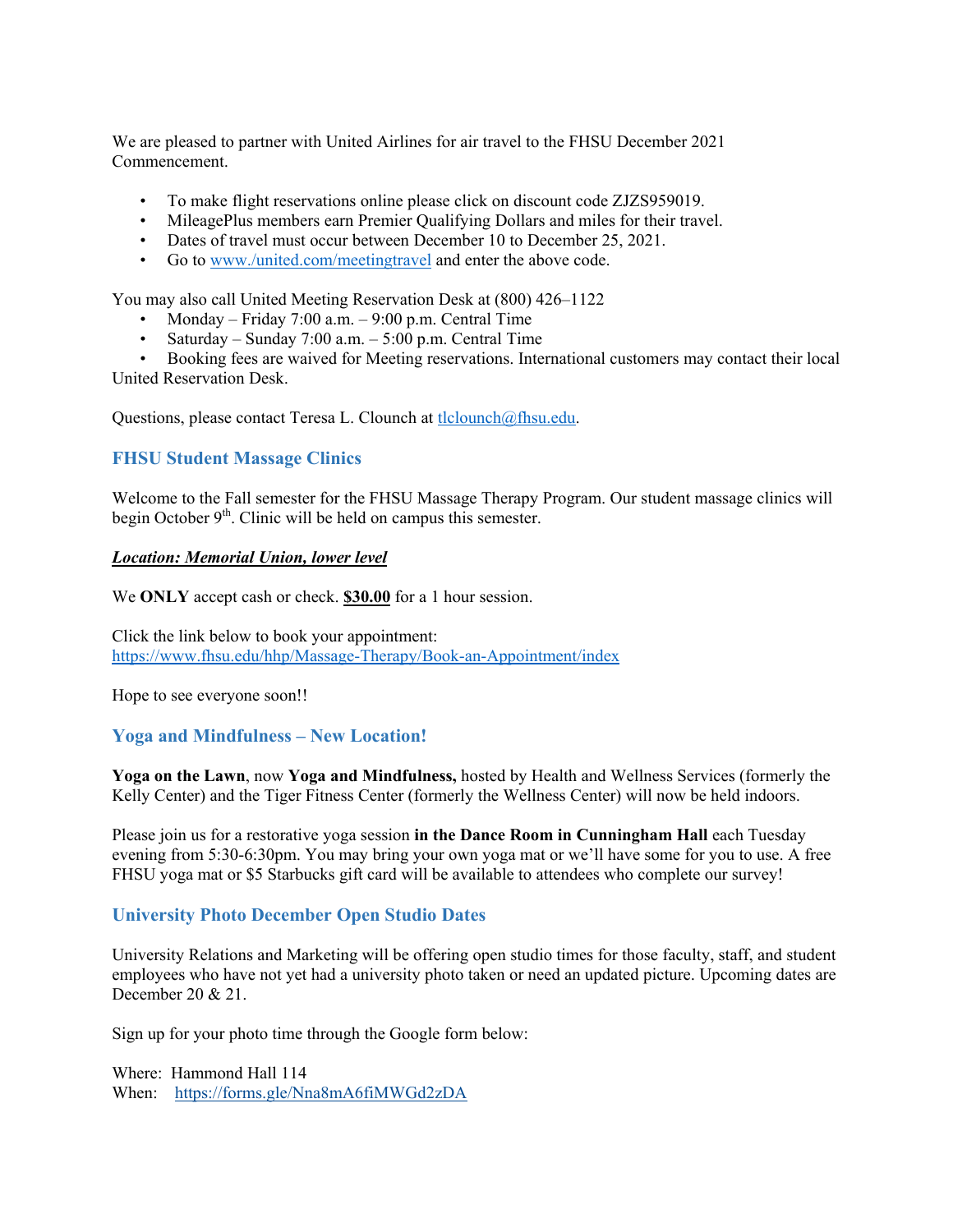Questions? Please email Trever Rohn.

# <span id="page-4-0"></span>**Holiday Volunteer Opportunities with the Downtown Hays Development Corporation**

Downtown Hays Development Corporation (DHDC) has reached out needing volunteers! Below are all of the positions and timeframes. Please reach out to Allie Glidewell at [allie@downtownhays.com](mailto:allie@downtownhays.com) or 785- 621-4171.

#### **Frostfest Flicks on the Bricks:**

Event Description: Frostfest Flicks on the Bricks is a new holiday event that will hopefully become a tradition! Join us at The Fox Theatre for TWO holiday movies, photos with Santa, and more! All events are FREE to attend but free-will donations will be accepted to support Downtown Hays. Times: 12:30-10:30pm.

Number of Volunteers: Ideally, a minimum of two volunteers are on-site at all times. This event is a great option for younger volunteers.

Volunteer Duties: The position could include ushering, greeting guests, making popcorn, serving and charging for snacks, cleaning up, and generally ensuring a pleasant experience for the community.

#### **Illuminated Frostfest Parade**

Event Description: Frostfest is a season of magic in Downtown Hays that culminates with the Annual Frostfest Illuminated Parade. Dozens of lighted floats will roll down Main Street beginning at 6:00pm or as soon as it's dark.

Time: 5:00-7:00pm.

Number of Volunteers: 10+ volunteers would be fantastic. Each volunteer needs to be at least 15 years old.

Volunteer Duties: Minimum 6 volunteers for guiding traffic, 2 to assist with float registration and checkin, and 2 to gather the signage at the parade's end.

#### **Full Schedule for Saturday, December 18, 2021**

12:30pm | Doors Open at the Fox Theatre 1:00pm | Showing of the 2000 version of "The Grinch" 3:00-4:30pm | Photos with the Grinch and Cindy Lou Who (played by the Hays Community Theatre) 5:00pm | Downtown Dollar Giveaway at the Fox Theatre 6:00pm | Frostfest Parade 7:30pm | Showing of "The Polar Express" and photos with Santa and Mrs. Claus 9:30pm | Clean up

### <span id="page-4-1"></span>**"Enormous" Now on Display in Moss-Thorns**

Please come see the the MFA Thesis Exhibition in Sculpture for Suat (Wendy) Tan at the Moss-Thorns Gallery of Art & Patricia A. Schmidt Gallery Lobby. This exhibition will run from Nov. 29 – Dec. 17 following our regular gallery hours of 9-4pm M-F.

### <span id="page-4-2"></span>**Year-End Gifts!**

2021 is almost complete and people are making year end gifts to the University. Should your office receive a gift during these last weeks of December (especially since the University will be closed between Christmas and New Year) I ask that you send copies of all correspondence, along with the envelope the gift was mailed in, to the Foundation office for processing.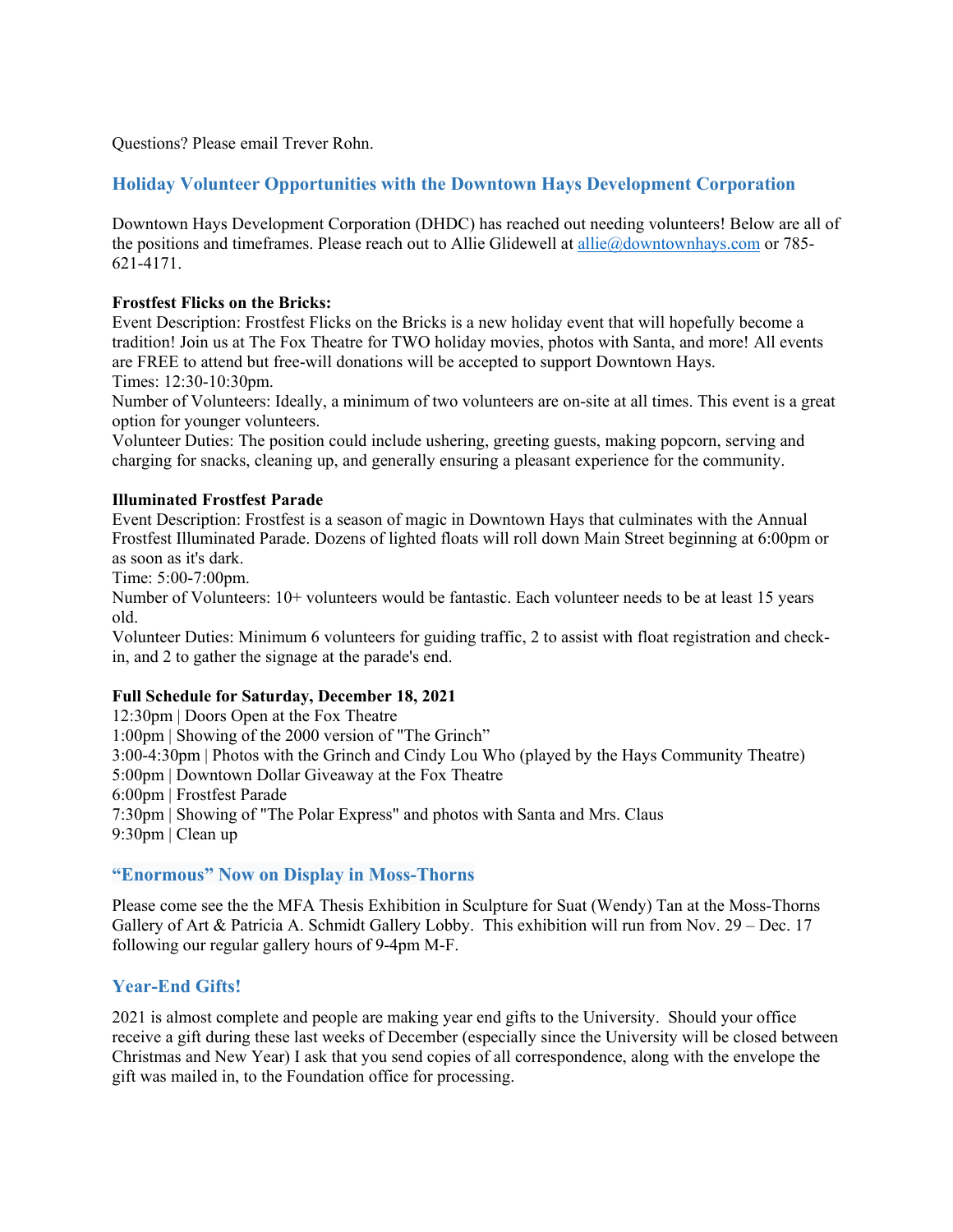# **IT IS MOST IMPORTANT TO KEEP THE ENVELOPE BECAUSE THE POSTMARK DATE DETERMINES THE DATE OF THE GIFT.**

If you currently have any donations, please send them to the Foundation as soon as possible. Please contact Teresa Hammerschmidt at 628-5624 for additional information. Thank You!

#### *-Teresa Hammerschmidt*

# <span id="page-5-0"></span>**Campus Directory Spring 2022 – Updates Needed**

As promised, our Directory workgroup would like to provide the most up-to date information. We are needing your updates for the Spring 2022 semester.

**Action items:** Review all 3 areas of the Fall 2022 Paper Directory or PDF version – 1) Office Listings 2) Faculty & Staff Listings 3) Departmental Listings

**If you have ANY updates or changes to these sections, please email the information to** [directory@fhsu.edu.](mailto:directory@fhsu.edu) **DEADLINE is Friday January 21, 2022.** We will create a NEW PDF version that users may download and print for their use.

More user-friendly updates have been made to our [online directory;](https://www.fhsu.edu/directory/) this university webpage is now maintained by TigerTech. Please view the additional tabs of information and email all corrections to [directory@fhsu.edu.](mailto:directory@fhsu.edu)

### <span id="page-5-1"></span>**Forsyth Library Hours Through December 2021**

| Date                      | <b>Building Hours</b> | <b>Ask A Librarian</b><br><b>Research Help</b> |
|---------------------------|-----------------------|------------------------------------------------|
| Sat 12/11                 | $10am-5pm$            | $10am-5pm$                                     |
| Sun 12/12                 | noon-midnight         | noon-9pm                                       |
| Mon $12/13$ – Wed $12/15$ | 7:30am-midnight       | 8am-9pm                                        |
| <b>Thurs 12/16</b>        | 7:30am-7:30pm         | 8am-7:30pm                                     |
| Fri 12/17                 | 7:30am-4:30pm         | 8am-4:30pm                                     |
| Sat $12/18 -$ Sun $12/19$ | Closed                | Closed                                         |

Library hours will be adjusted for Finals Week and the upcoming Winter Break.

Beginning Monday, December 20<sup>th</sup>, Forsyth Library will follow the university schedule: Monday-Friday 8am-4:30pm, closing at the end of business on Thursday, December 23rd.

For current hours and other library services, visit [https://fhsu.edu/library.](https://fhsu.edu/library)

# <span id="page-5-2"></span>**Spring Break Service Trip Opportunity**

During Spring Break, Tigers in Service is hosting an Alternative Spring Break Service Trip! From March  $13-17<sup>th</sup>$ , we will be in Springfield, MO to partner up with Convoy of Hope and their Field Team crew. We will be doing a variety of services such as some light construction/community-connected work in nearby communities. To support costs for Convoy of Hope, there is a modest deposit fee for each individual. Please contact Quinn Munk at  $qnmunk@mail.fhsu.edu$  for more information regarding finances and trip details. Deadline to sign up is February 13, 2022.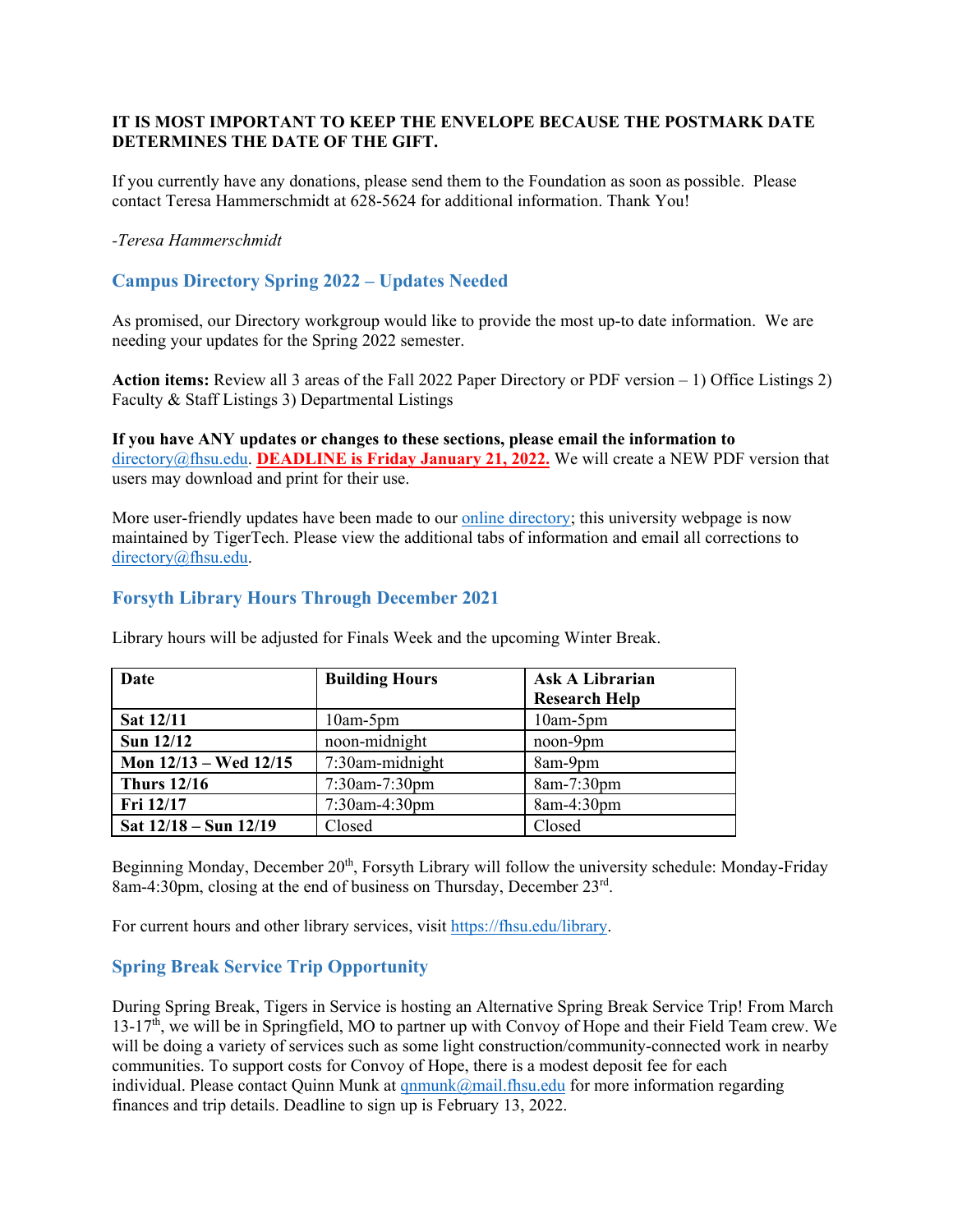# <span id="page-6-0"></span>**Chartwells Catering Notice**

All catering orders must be placed 7 days prior to the event to ensure proper ordering, distribution and staffing. Please contact the catering office at (785) 628-5396 or email [lauren.schilleci@compass-usa.com](mailto:lauren.schilleci@compass-usa.com) for any late requests. Subject to late fee.

Due to distribution limitations, certain items may be out of stock or delayed and may be substituted at the approval of the client.

# <span id="page-6-1"></span>**[Graduation Kudoboard Now Available](https://fhsutigers.kudoboard.com/boards/hu5cJ7PZ/congrats-fhsutigers-f21)**

FHSU is once again offering an opportunity for members of the campus community to share their thoughts and best wishes with our graduating students. The Kudoboard is an online bulletin board you can use to post messages and images to our Summer/Fall 2021 graduates. <https://fhsutigers.kudoboard.com/boards/hu5cJ7PZ/congrats-fhsutigers-f21>

<span id="page-6-2"></span>**REMINDER: Increased Traffic and Visitors during Commencement Ceremonies**

There will be additional guests and traffic on-campus during the Fall 2021 Commencement Ceremonies scheduled for Friday, December 17. The first ceremony begins at 8:30 am (CT) and the second ceremony start at 11 am (CT). Please plan for impact to parking and traffic on Friday. For more information about [Commencement,](https://www.fhsu.edu/commencement/) please check out the website.

Thank you for your patience as we welcome visitors to our campus joining us in celebrating our graduates. Go, Tigers!

*-University Commencement Committee*

# <span id="page-6-3"></span>**Free Basketball Tickets for FHSU Faculty/Staff**

The Tiger basketball teams take on Central Oklahoma this Friday starting at 5:30 pm and Newman University this Sunday starting at 2:00 pm at home in Gross Memorial Coliseum. Friday is FHSU Faculty/Staff Appreciation, and you get (2) FREE tickets to the game! Please stop by the Athletic Department located in Cunningham Hall 138 to get your tickets before Friday at 12:00 pm. Sunday is retro day in the Coliseum, so bust out your retro FHSU gear and come cheer on the Tigers!

# <span id="page-6-4"></span>**Final Grades Due 12-20-2021**

**Fall 2021 final grade entry is due Monday, December 20, 2021 by Noon.** All final grades must now be entered online through the Workday system. Access the Final Grade Entry job aid here: [https://fhsu.edu/workday/student-records.](https://fhsu.edu/workday/student-records) Please find the **Assign Student Final Grades** directions in the middle of Page 2 of the PDF.

For any questions regarding Final grade entry, please contact Tammy Winters in the Registrar's Office at [tlwinters@fhsu.edu,](mailto:tlwinters@fhsu.edu) or 785-628-4427.

# <span id="page-6-5"></span>**Collecting Donations for Wildfire Victims and First Responders**

The Tiger Fitness Center (Cunningham Hall RM 132) will be collecting donations for the victims and first responders of the wildfires in Kansas on 12/15. We are looking for donations of, which have been requested by those impacted: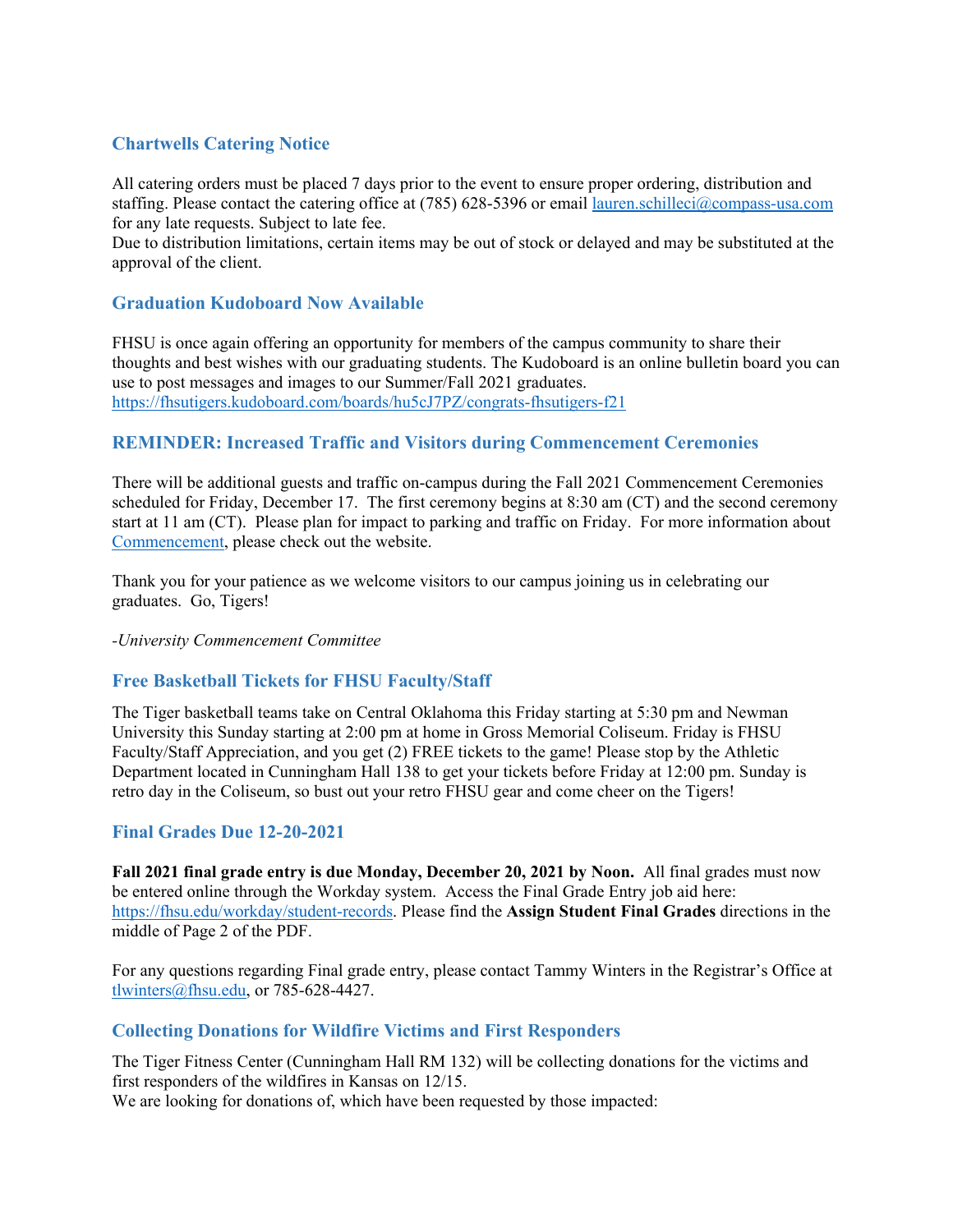- **Gatorade**
- Granola Bars
- Beef Jerky
- <span id="page-7-0"></span>Protein Bars

We will be collecting donations until 12/22.

If you have questions please reach out to  $fitness@f$  hsu.edu.

# **Dead Money: Murder @ the Casino Mystery Dinner Tickets On Sale Now!**

The Criminal Justice Club is selling tickets to *Dead Money: Murder @ the Casino Mystery Dinner,* scheduled Saturday, February 5, at The Venue  $(a)$  Thirsty's Brew Pub & Grill. Our previous murder mystery dinners were a huge success, and tickets to this event will sell out quickly!

Social hour begins at 6:00pm, dinner at 7:00, and our interactive murder mystery will follow. Individual tickets are \$50 or 2/\$85. *The ticket price includes admission, dinner, dessert, and entertainment.* There will be a cash bar sponsored by Thirsty's Brew Pub & Grill. In addition, there will be silent auction items. All proceeds will offset costs for Criminal Justice Club members to attend the American Criminal Justice Association annual meeting and competition in March.

Tickets make a great Christmas gift and can be purchased in the Criminal Justice Department in Rarick 131 or at Thirsty's Brew Pub & Grill. We are also happy to deliver tickets in the local area. We accept cash and checks (made payable to "FHSU Criminal Justice Club"). Contact Tamara Lynn  $(tjlynn@fhsu.edu)$  with questions or to request tickets.

We hope to see you there. Thank you for your support!

*Tamara J. Lynn, Ph.D. Department Chair & Associate Professor Department of Criminal Justice*

### **EVENTS**

<span id="page-7-1"></span>**Kansas Wetlands Education Center to Host Drop-in STEM**  Wednesday, December  $22<sup>nd</sup>$ ; 1:00pm – 4:30pm Kansas Wetlands Education Center

Enjoy the afternoon immersed in all things Science, Technology, Engineering, and Math with a Christmas twist. How does santa fit down a chimney or how can his bag hold presents for all the good boys and girls? Make a clay Christmas tree light up bright. Can you engineer a better sleigh? How do frogs survive the winter? (this question will be answered by making a tasty treat!)

Drop-in STEM activities are free, family friendly, and come-and-go hands-on activities. No registration is required, for more information call the KWEC at 1-877-243-9268.

# **EMPLOYMENT OPPORTUNITIES**

<span id="page-7-2"></span>**Adjunct Instructors in the Department of Communication Studies**

### **Position Description**:

Seeking adjunct instructors (Non-Benefits eligible) for face to face instruction on the Fort Hays State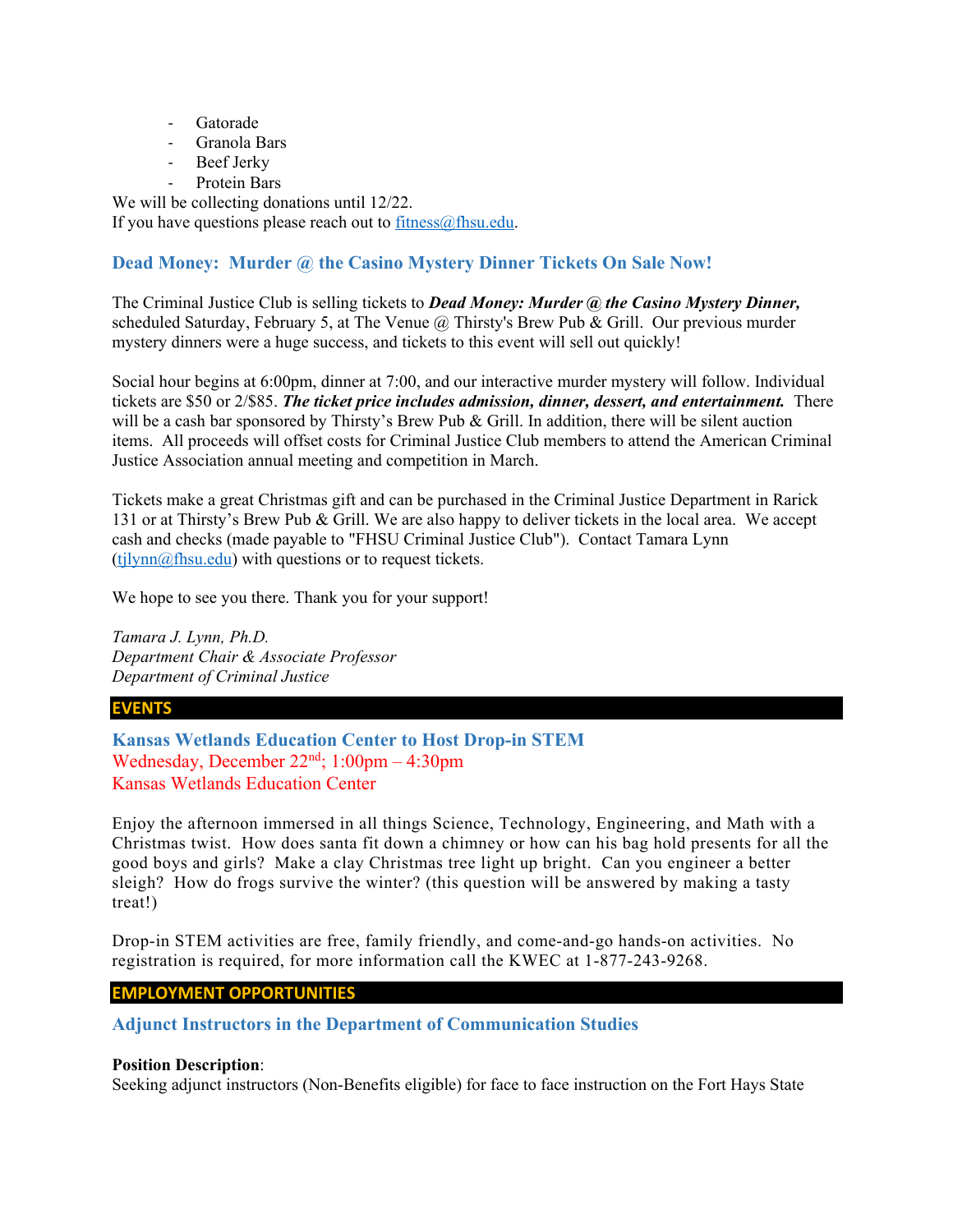University main campus, Hays, KS, who are available to teach communication courses on a variety of days and times. Opportunities to teach online may also be available to successful candidates.

#### **Minimum Qualifications**:

Successful applicants must hold an earned master's degree from an accredited institution and have a minimum of 18 graduate hours in the field of Communication. Must have college level teaching experience.

#### **Preferred Qualifications**:

Master's or higher degree in the field of Communication. Two or more years of recent college level teaching experience. Experience teaching Public Speaking type courses and one or more of the following courses is a plus:

- Introduction to Motion Pictures
- Media and Society
- Introduction to Organizational Communication
- Intro. to Public Relations and Advertising
- Strategic Writing and Ethics
- Visual and Creative Design
- Communication Theory
- Communication Research Methods
- Intercultural Communication
- Interpersonal Communication
- Nonverbal Communication
- Listening
- Conflict Management through Communication
- Communication and Gender

### **Rank:**

Adjunct Instructor (Non-Benefits Eligible)

#### **Appointment Date:**

Spring and/or Fall 2022

### **Application Deadline**:

Review of applications will begin immediately and continue as positions need to be filled.

For a full description and to apply, please visit<https://fhsu.wd1.myworkdayjobs.com/CAREERS>

# <span id="page-8-0"></span>**Fiscal and Business Specialist – Early College Programs (KAMS/AMS)**

#### **Position Description**:

The Fiscal and Business Specialist performs fiscal and budget support work to assist with the administration of financial and business transactions within the Kansas Academy of Mathematics and Science (KAMS) department. Performs business process transactions, budget monitoring, regular reporting, and account reconciliation tasks appropriate to the unit. Reconciles, adjusts, and monitors fiscal transactions to control the budget and report accurate accounting transactions to the appropriate central accounting function.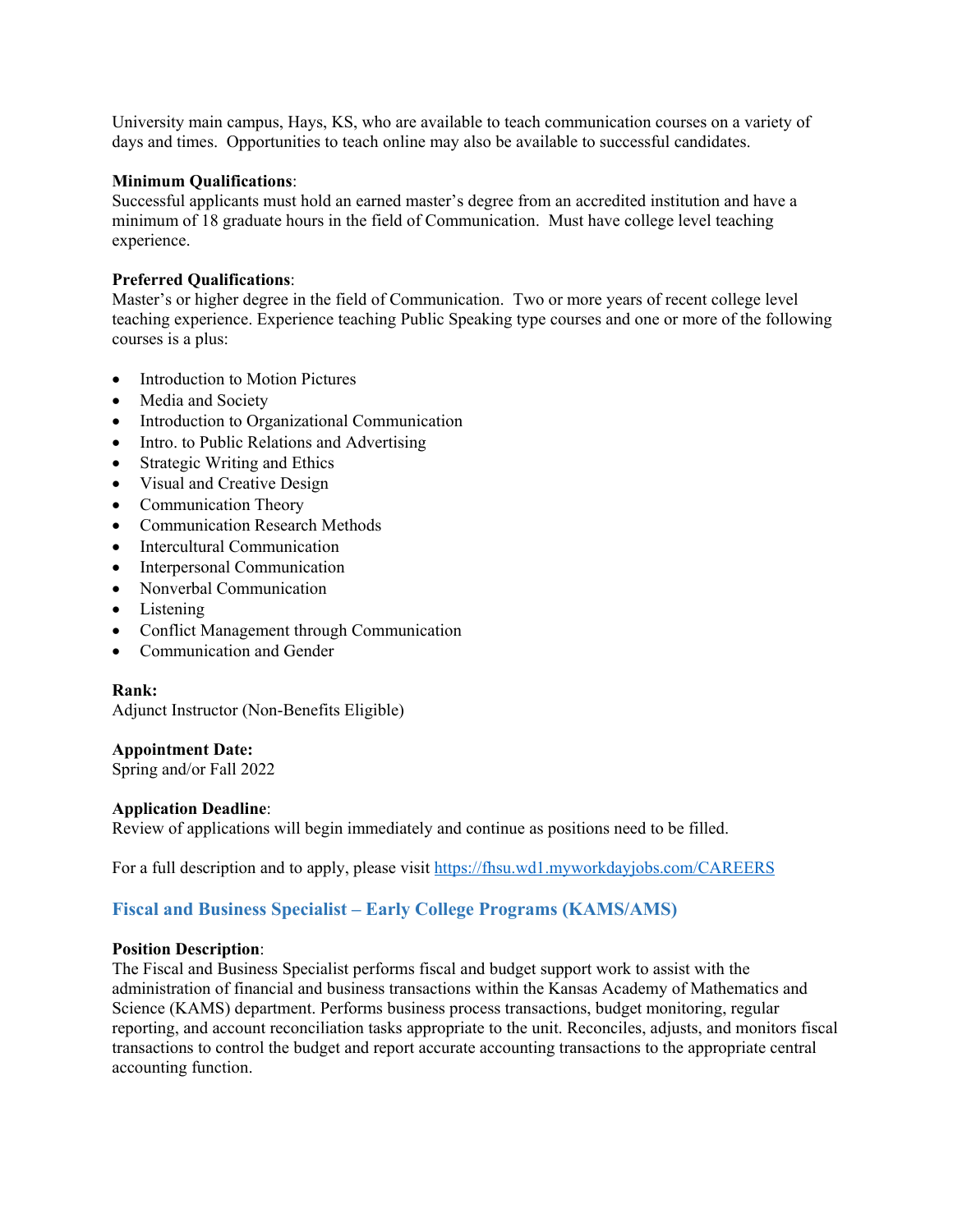### **Minimum Qualifications**:

This position requires a bachelor's degree in Accounting, Finance, Business Management, or a related field. Minimum of two years accounting or financial experience.

#### **Preferred Qualifications**:

- Experience working in a university setting
- Highly proficient with Microsoft Office as evidenced by application materials
- Strong analytical, problem-solving, and decision-making skills
- Proven customer service skills
- Experience with Workday
- Excellent written communication skills

**Appointment Date:**

January 2022

**Priority Deadline**: December 17, 2021

For a full description and to apply, please visit<https://fhsu.wd1.myworkdayjobs.com/CAREERS>

# <span id="page-9-0"></span>**Adjunct Instructors for the School Psychology Program in the Department of Psychology**

#### **Position Description**:

Seeking adjunct instructors (Non-Benefits eligible) who are available to teach online courses for the School Psychology program in the Department of Psychology at Fort Hays State University. This can be a remote/online position. Courses include the following: Methods in School Psychology, Assessment, Counseling, Consultation in Schools, Professional Ethics, Experimental Methods, Practicum, Internship, and Professional Portfolio.

FHSU and the Department of Psychology is committed to building an environment that is inclusive and representative of our students and state, so we encourage people from underrepresented groups to apply.

#### **Minimum Qualifications**:

- An Ed.S. degree with an emphasis in School Psychology
- Licensed in Kansas or home state as a School Psychologist, or have the credential of NCSP

### **Preferred Qualifications**:

- Ph.D. or Ed.D. in School Psychology or related field
- Experience teaching online classes
- Relevant experience as a school psychologist in a school or community setting
- Strong verbal and written communication skills

#### **Rank:**

Adjunct Instructor (Non-Benefits Eligible)

# **Appointment Date:**

Spring and/or Fall 2022

#### **Application Deadline**:

Review of applications will begin immediately and continue as positions need to be filled.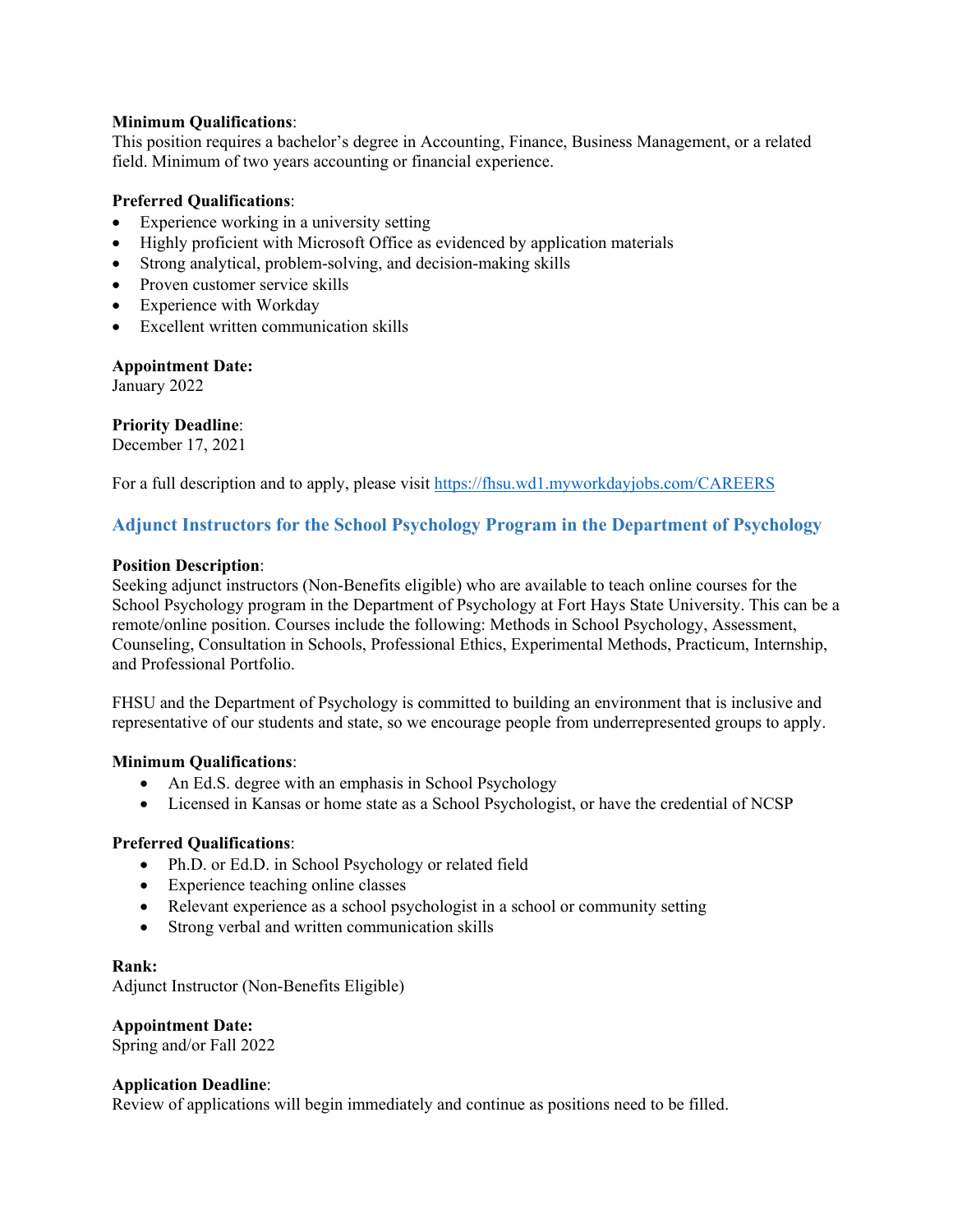For a full description and to apply, please visit<https://fhsu.wd1.myworkdayjobs.com/CAREERS>

# <span id="page-10-0"></span>**Information Security Officer – Technology Services**

### **Position Description**:

The Information Security Officer position is a full time, 12-month permanent staff position location in the Department of Technology Services at Fort Hays State University. This is an on-campus position, reporting to the Assistant Vice President for Technology Services and Chief Information Officer. Normal work hours are from 8:00 AM to 4:30 PM Monday – Friday. Occasionally, the job duties of this position will require work to be done outside of these normal hours. Successful applicant will work well independently or within a team setting and own the projects being assigned, while demonstrating strong skills in problem solving, resourcefulness, and risk assessment. The applicant will need to be able to communicate clearly, concisely, and accurately to FHSU faculty, staff, and students.

For a full description and to apply, please visit<https://fhsu.wd1.myworkdayjobs.com/CAREERS>

### <span id="page-10-1"></span>**Systems Administrator – Technology Services**

#### **Position Description:**

The Systems Administrator position is a full time, 12-month, permanent staff position located in the Department of Technology Services at Fort Hays State University. This is an on-campus position, reporting to the Manager of Server Operations in the Department of Technology Services. Normal work hours are from 8:00 AM to 4:30 PM Monday – Friday, and Summer hours are from 7:30 AM to 5:00PM Monday – Thursday, and 7:30AM to 11:30AM on Friday. Occasionally, the job duties will require work to be outside of those normal hours.

Successful applicant will work well independently or within a team setting and own the projects being assigned, while demonstrating strong skills in problem solving, resourcefulness, and risk assessment. The applicant will need to be able to communicate clearly, concisely, and accurately to FHSU faculty, staff, and students.

#### **Duties and Responsibilities:**

Some of the primary duties and responsibilities of this role include but are not limited to:

- Manage and maintain FHSU's physical and virtual server infrastructure, primarily focusing on Windows Server. This includes installation, management, documentation, preventative maintenance, troubleshooting, system and security updates, etc.
- Administer our on-premise Microsoft infrastructure products (AD DS, AD FS, DNS, Group Policy, etc.)
- Administer our M365 tenant, particularly focusing on Exchange Online administration, user management, and licensing
- Monitor, maintain, and regularly test backups including system, file, and database backups

For a full description and to apply, please visit<https://fhsu.wd1.myworkdayjobs.com/CAREERS>

# <span id="page-10-2"></span>**Custodian – Residential Life**

#### **Position Description**:

Custodian, Fort Hays State University, Residential Life, full-time position, Monday through Friday, 8:00 AM to 4:30 PM.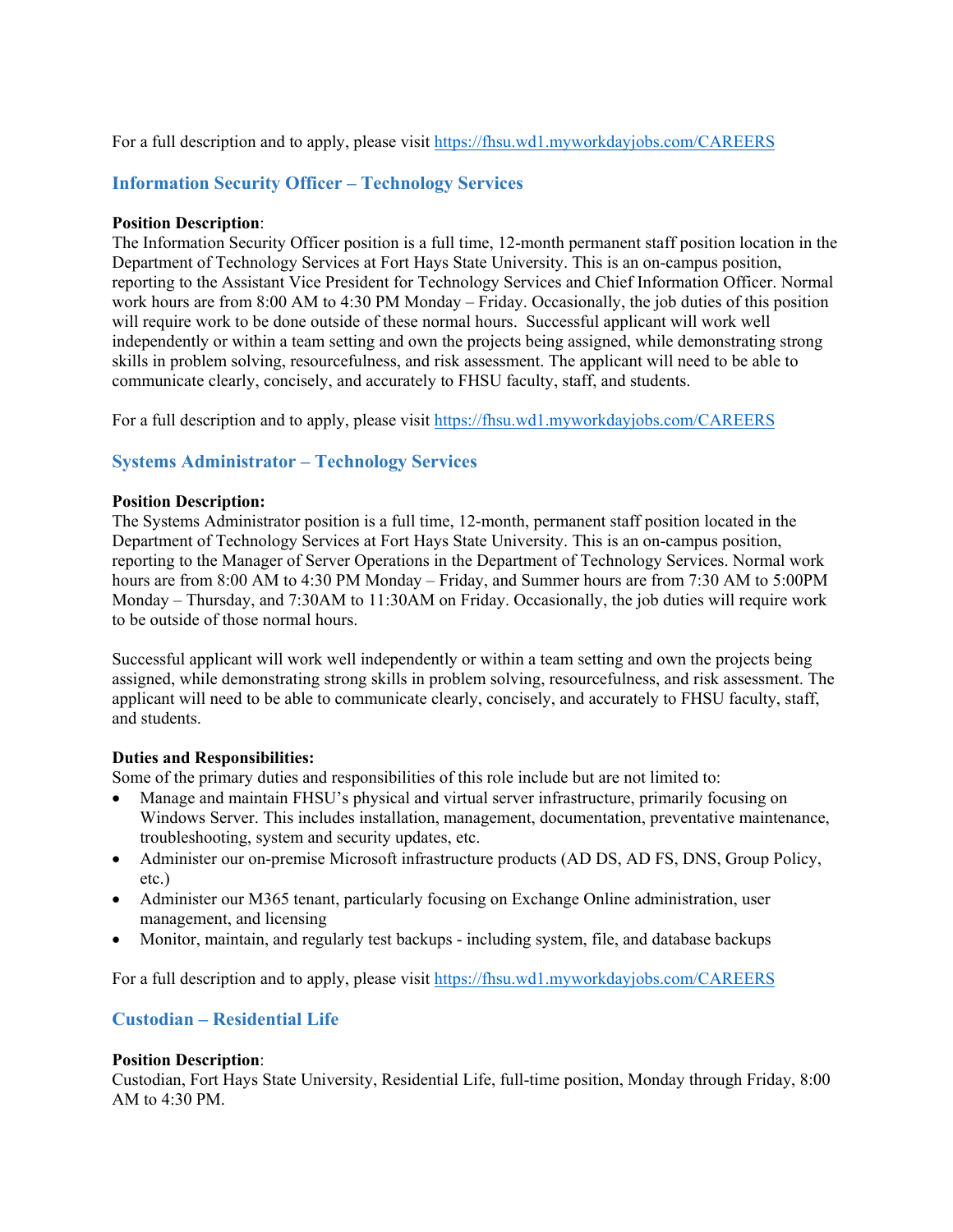### **Minimum Qualifications**:

High School Diploma or GED

# **Preferred Qualifications**:

- Custodial experience
- Experience operating custodial equipment (high speed floor buffer, carpet extractor, floor auto scrubber)

# **Salary**:

\$12.32 per hour, plus full benefit package

For a full description and to apply, please visit<https://fhsu.wd1.myworkdayjobs.com/CAREERS>

# <span id="page-11-0"></span>**Applications Developer II- Technology Services**

### **Position Description:**

The Applications Developer II performs complex analysis, design, development, testing, and debugging of software ranging from operating system architecture integration and software design to assisting in the transition from a legacy database system to a university-wide cloud-based academic resource management system. Designs, codes, tests, deploys, and documents critical and complex application programs for computer systems. Establishes project standards and processes. Successful applicant will work well independently or within a team setting and own the projects being assigned, while demonstrating strong skills in object oriented design, patterns and programming. The applicant will need to be able to communicate clearly, concisely and accurately to FHSU faculty, staff, and students.

For a full description and to apply, please visit<https://fhsu.wd1.myworkdayjobs.com/CAREERS>

# <span id="page-11-1"></span>**Assistant Director, Foster Grandparents & Senior Companions**

### **Make an impact:**

Work with AmeriCorps Seniors volunteers, serving with the Fort Hays State University, Foster Grandparent and Senior Companion Programs, who are dedicated to enriching the lives of students in schools and/or elders in the communities they serve. The Assistant Director will work to connect individuals and organizations to grow partnerships, recruit new volunteers and provide resources and leadership to current volunteers.

### **Position Description**:

The FGP/SCP Assistant Director implements the daily operations for the federally funded grant programs administered by this community-based program. This position assists in developing and implementing plans and goals for the Programs and ensures compliance with grant regulations and internal policies. The Assistant Director is responsible for the daily oversite of volunteer activities and is actively involved in the recruitment and retention of volunteers and volunteer stations.

### **Minimum Qualifications**:

This position requires a bachelor's degree.

### **Preferred Qualifications**:

• Outstanding communication and public speaking skills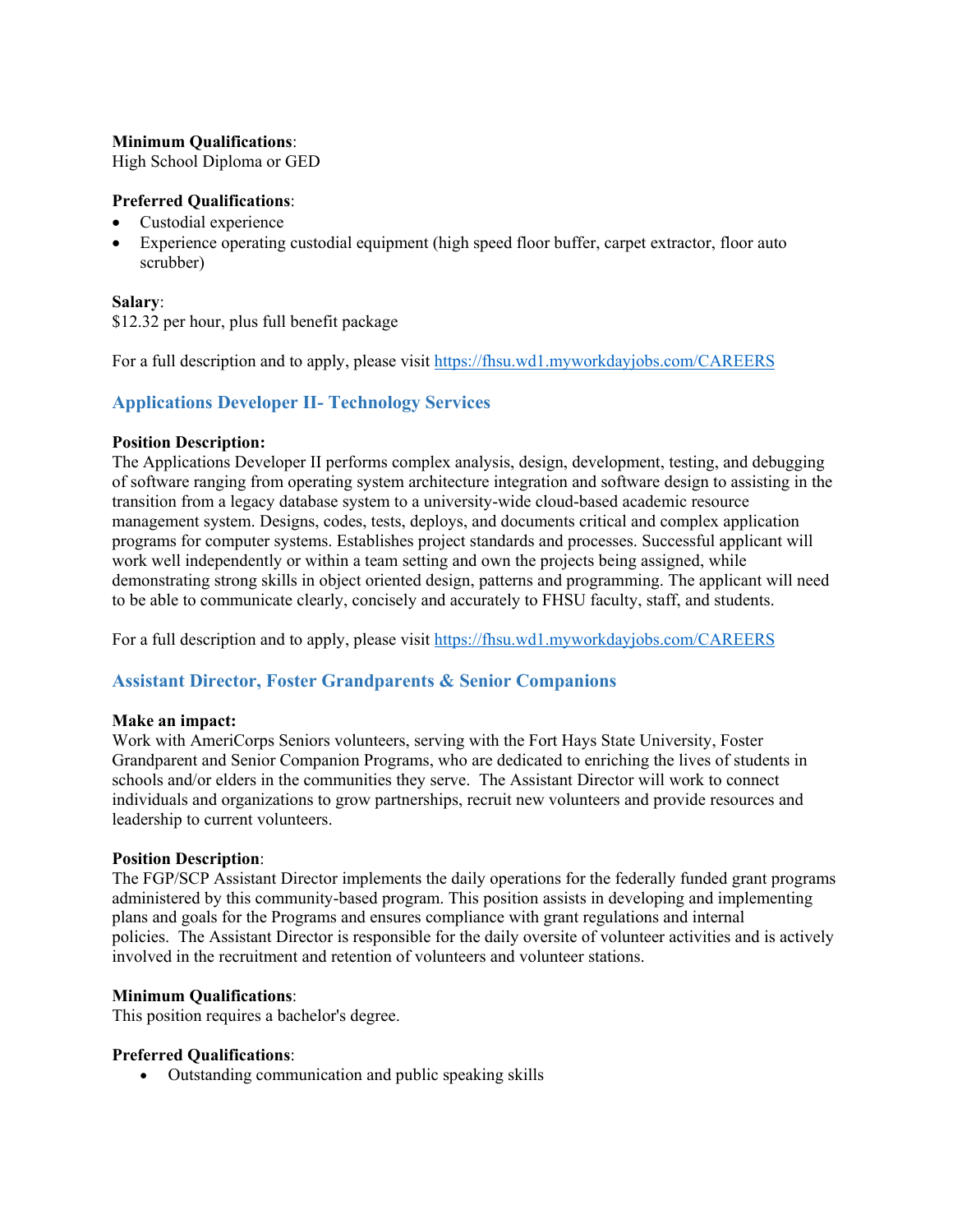- Ability to foster interaction between diverse groups of people, such as older adults, teachers, principals, children, community leaders, volunteers, and university faculty and staff
- Ability to supervise program volunteers
- Excellent office management skills

#### **Appointment Date:**

January 2022

For a full description and to apply, please visit<https://fhsu.wd1.myworkdayjobs.com/CAREERS>

# <span id="page-12-0"></span>**Administrative Specialist - FHSU Online**

#### **Position Description**:

The position involves specialized administrative responsibilities and provides assistance to the Director of FHSU Online and the staff of FHSU Online. Duties include acting as a liaison, office management, customer service, student supervision, and day-to-day operational duties. A successful candidate must have the ability to work independently or in teams, possess excellent interpersonal skills, and be highly detailed and organized. A position at this level in expected to demonstrate a high level of professionalism and maintain security and confidentiality of office documents, records, and information.

#### **Minimum Qualifications**:

High School diploma or GED equivalency and two years of office experience or two years of postsecondary education.

#### **Preferred Qualifications**:

- Bachelor's degree
- Experience working in a higher education setting
- Outstanding written communication skills
- Two or more years of professional experience in an office setting
- Experience with scheduling and meeting management
- Proficiency with the Microsoft Office Suite
- Experience related to expense reimbursement and employee travel
- Workday experience
- Supervisory experience

#### **Appointment Date:**

The start date will be determined after acceptance of an offer and successful completion of a background check.

#### **Application Deadline**:

Review of applications will begin immediately and continue until the position is filled.

#### **Salary**:

\$15.06 per hour, plus benefits

For a full description and to apply, please visit<https://fhsu.wd1.myworkdayjobs.com/CAREERS>

# <span id="page-12-1"></span>**Custodian – Academic Buildings**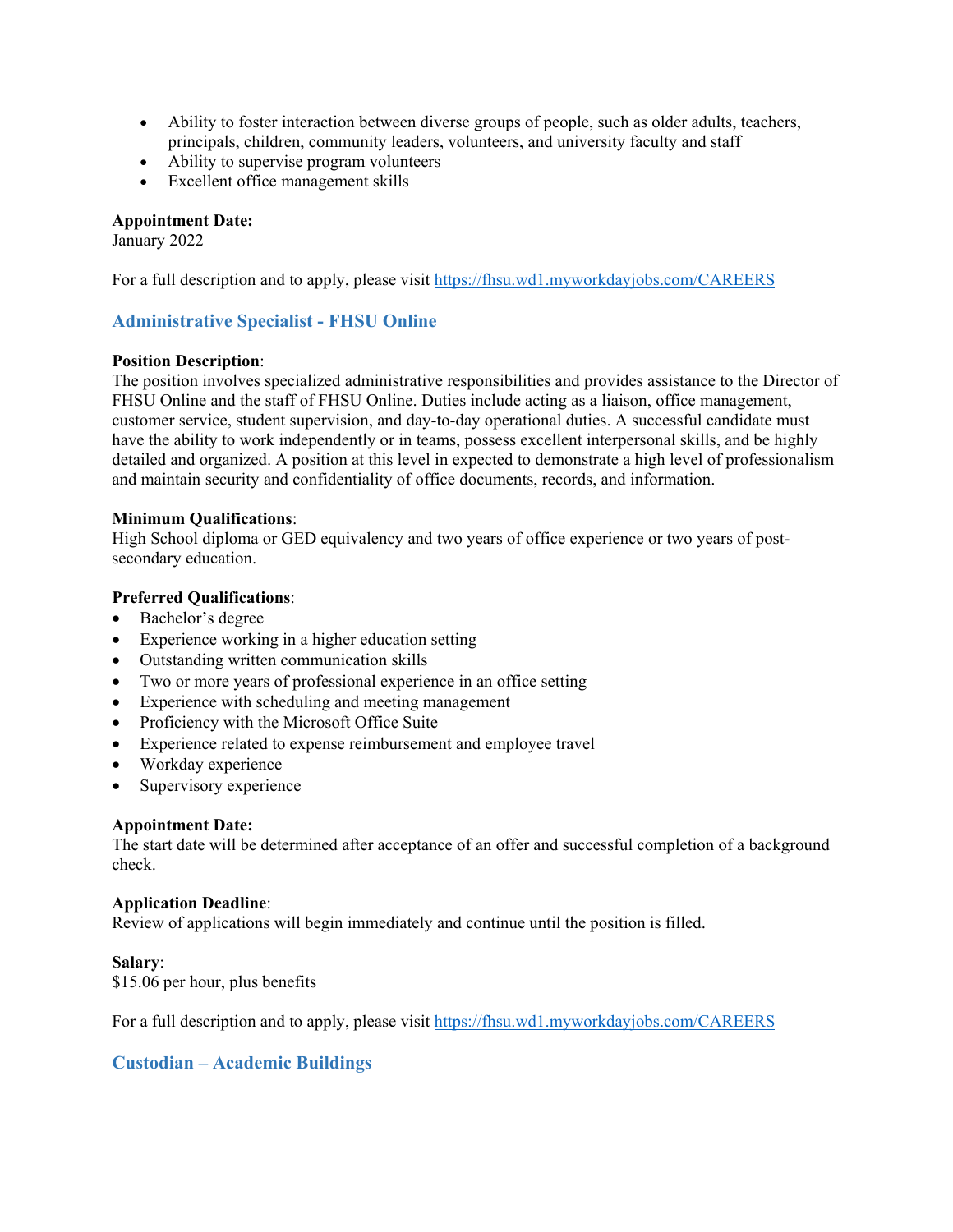### **Position Description**:

Custodian, Fort Hays State University, Academic Buildings, full-time position. Regular Hours: Monday-Thursday, 2:00 PM to 10:30 PM, Friday, 12:00 PM to 8:30 PM, with occasional weekend hours required.

### **Minimum Qualifications**:

High School Diploma or GED

### **Preferred Qualifications**:

- 1-2 years custodial experience
- Experience operating custodial equipment (high speed floor buffer, carpet extractor, floor auto scrubber)

### **Appointment Date:**

Start date will be determined after acceptance of an offer and background check clearance.

### **Application Deadline**:

Applications will be accepted until the position is filled.

#### **Salary**:

\$12.02 per hour, plus \$.30 shift differential

For a full description and to apply, please visit<https://fhsu.wd1.myworkdayjobs.com/CAREERS>

### <span id="page-13-0"></span>**Maintenance and Repair Technician – Gross Coliseum**

#### **Position Description**:

Full-time Maintenance and Repair Technician position working at Gross Coliseum, Cunningham Hall, and the Lewis Field Facility. Regular hours are Monday – Friday from 6:00am to 2:30pm, with occasional weekend hours required.

This position manages the maintenance and upkeep needs of buildings, equipment, and other university property. Maintains custodial and electrical equipment. Assists with the set up and maintenance of facilities in order to host events and educational activities. A successful candidate should have the ability to multitask in a fast-paced environment.

### **Minimum Qualifications**:

This position requires a High School Diploma or equivalent. Must have one year of related experience.

### **Preferred Qualifications**:

- Knowledge of tools, materials, and methods used in general maintenance and repair work
- Experience in the operation and maintenance of custodial equipment
- Custodial experience
- Experience with power equipment/scissor lift
- Ability to organize and prioritize work

#### **Application Deadline**:

Review of the applications will begin immediately and continue until the position is filled.

**Salary**: \$13.09 per hour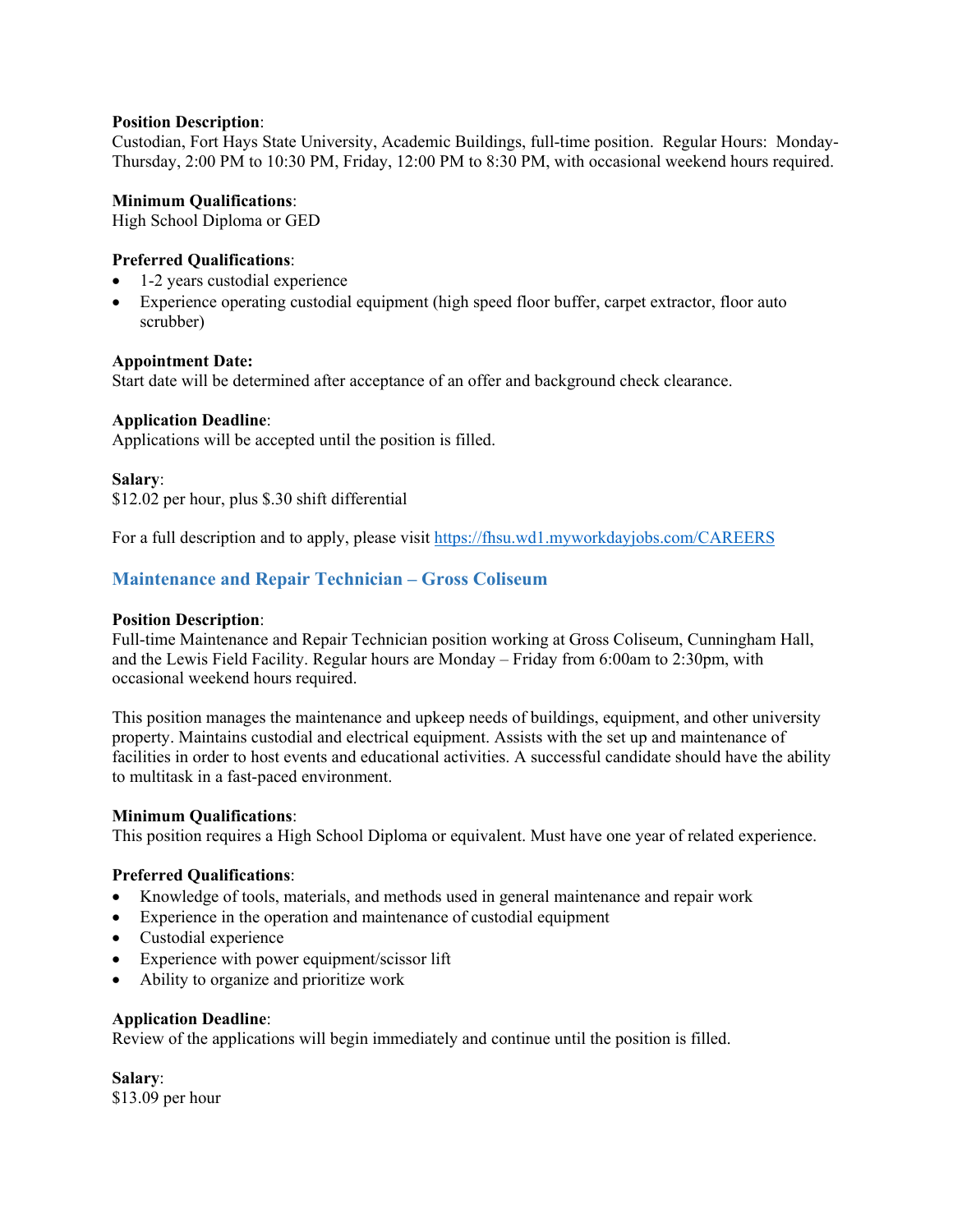For a full description and to apply, please visit<https://fhsu.wd1.myworkdayjobs.com/CAREERS>

#### **SHARE WITH STUDENTS**

### <span id="page-14-0"></span>**Student Employment Opportunities – Criminal Justice Department**

The Department of Criminal Justice is hiring for two student worker positions. One position is available now but requires the student to qualify for work-study. The other position will begin in the Spring 2022 semester and is a non work-study position. Job duties include, but are not limited to, answering the phone, scheduling campus visits, distributing mail, making copies, and any other duties as assigned by supervisor and faculty. Prefer someone who is available to work Fridays. Office hours are Monday through Friday 8:00 AM – 4:30 PM. To apply, please contact Melissa Mayers at 785-628-4639.

### <span id="page-14-1"></span>**Student Employment Opportunities – Student Information Processing**

Do you know a student who would want to be part of a fun & energetic team? The Admissions Office is looking to fill work study Student Information Processing positions.

#### **Position Duties & Responsibilities:**

Escort students to departmental visits (academic, athletic, etc.). Duties include word processing, typing, filing, answering phone, and other office duties.

#### **Skills Required:**

Above average communication skills, word processing, typing, filing, people person who is dependable and punctual. Strong attention to detail. Good phone etiquette and ability to multi-task. Be able to work in a fast-paced, busy office environment. Successful candidate will have consented to and successfully completed a criminal background and/or FHSU check.

To apply, please send a cover letter, resume, and references to *[bmwerth@fhsu.edu](mailto:bmwerth@fhsu.edu)*

### <span id="page-14-2"></span>**Student Employment Opportunities – Writing Center**

The Writing Center is looking for one or two new Writing Center consultants for the spring semester.

What makes you a good candidate? An interest in writing and in further developing your own writing skills, an interest in helping others with writing and academic success, curiosity about writing styles and genres in other disciplines, and a good set of ears (listening is a key part of our work). You must have completed ENG 101 and 102 with a B or better, but you do not have to have taken those classes at FHSU.

What makes the Writing Center a great place to work? A chance to meet students from across campus, meaningful work, a great community of fellow Writing Center consultants, demonstration of your writing and teaching skills on your resume, and flexible scheduling around your classes and university breaks.

We are able to hire both workstudy-eligible and non-workstudy students, although the listing specifies workstudy. To apply, follow the steps on this page to find our listing in Workday: <https://www.fhsu.edu/finaid/student-employment/index> . You can search for job listing R-02647.

If you have questions (or have applied and want to send me your writing samples as requested), please email me (Dr. Bartlett) at [labartlett@fhsu.edu.](mailto:labartlett@fhsu.edu)